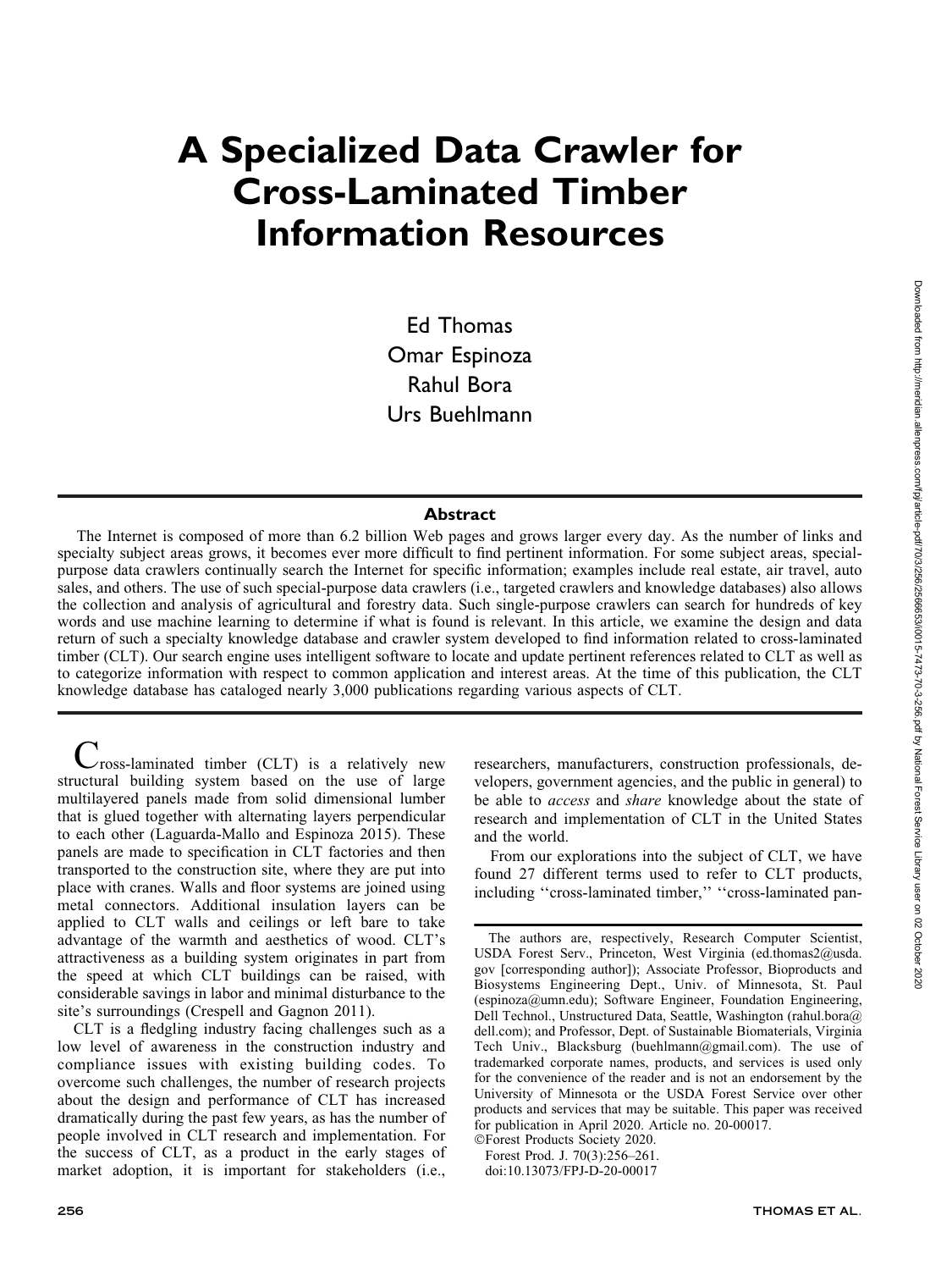el,'' ''mass timber,'' ''massive timber,'' ''Kreuz Lagen Holz," "KLH," and "KLT," among others. Given the newness of CLT, the multiple ways of referencing it, and the breadth of subject areas, it can be difficult to develop effective queries. This is especially so when one considers the vastness of the data posted on the Internet.

At the time of this writing, the Internet is composed of approximately 6.2 billion Web pages (de Kunder 2020), and its growth shows no signs of slowing. Hence, finding pertinent data on the Internet is a task that continues to become more complex and time consuming. When the information topic is sufficiently complex or spans several languages or if there are many ways to refer to a specific topic, searches become even more difficult. In addition, related key words can change the meaning of the topic being researched, imparting a more specific meaning, which can be desirable. For example, adding the key words ''economics'' and ''efficiency'' to a search for ''CLT'' greatly narrows a search for information regarding CLT. However, attempting to manually perform a series of Web searches using the combinations of potential key words and acronyms while excluding other key words and then trying to collate all the information from the various searches is time consuming and frustrating. If the data are temporal and require collection at regular intervals, then the need for an automated approach is even more pressing.

Special-purpose data aggregators, often referred to as crawlers or spiders, are specialized software programs that browse information on the Internet and catalog, store, and, if so desired, aggregate select data for a specific purpose. The leading general search engines, such as Google, Bing, DuckDuckgo, and others, use countless crawlers to constantly search the Internet and catalog their findings in their proprietary databases to be called up when a user searches for a specific key word. Hence, it is the data from such proprietary databases that users see when they conduct a search with a general search engine and not the data actually available on the Internet. However, as pointed out before, while such general-purpose search engines are good at finding specific information for a narrow topic (such as looking up the meaning of the word ''CLT''), collating all the available information on a specialized topic (such as looking up all relevant information on "earthquake performance of CLT structures'') is difficult and time consuming. To address this need, specialized data aggregators have been developed.

Specialized data crawling is used for numerous purposes. For example, the travel industry has several Web sites that are powered by the products of successful data crawling aggregation. However, unlike other industries, few examples of data aggregators collecting agriculture and forestry– related information exist. One recent example is AgroFE, a European Union project to develop an agroforestry training knowledge database (Herdon et al. 2014). These authors discuss the use of specialized data aggregators to find information for creating the knowledge database. Another example is the Big Data Europe project (Albani et al. 2016), which targets a wide range of information areas, including agriculture and forestry. Big Data Europe seeks to intelligently combine data from remote sensing (crop type, status, land cover, etc.) with textual data collected from news feeds, social media, and other sources via specialized data aggregators.

This article documents the development and the outcome of a specialized search engine (e.g., a crawler) and knowledge database developed to discover, categorize, store, and disseminate links to information related to CLT (also referred to as mass timber). The information found, summarized, and categorized by the crawler can be accessed at https://masstimberdatabase.umn.edu. As such, this article is not a step-by-step guide to developing a Web crawler and having it search for the required content, as all informational and crawler projects will differ somewhat, depending on the subject matter and the type(s) of data in question. However, the approach and the methodology described here can serve as a guide to collecting data regarding other forestry and agricultural subject areas.

## Methods

The objective of this project was to develop a specialized search engine and knowledge database that operates and collects relevant links and data related to CLT with minimal human oversight. The most important requirement was that the crawler have the ability to search Web sites and documents for potentially hundreds of key words, categorize the information found, and store those links in a knowledge database for easy and fast retrieval later. Hence, the crawler was tasked to search not only Web pages but also all kinds of documents referred to on these Web sites. Such documents are posted in countless formats, including but not restricted to Portable Document Format (PDF), text documents, presentations, spreadsheets, and others, requiring the crawler to be able to process a wide array of file formats. Each source needs to be searched for the key words, all relevant documents need to be stored in the knowledge database, and, most important, the system needs to find and show the relevant knowledge on the users entering a search term in an easy-to-use interface.

To ensure relevance and timeliness, the knowledge database system operates multiple crawlers at once to build the database and to maintain and verify links and knowledge. However, finding and maintaining knowledge is just one critically important activity. Just as important is the ability to assess the relevance of the knowledge found and to categorize it according to the system developed, in this case into 19 different subtopics established by the research team. Finally, to ensure that relevant, high-quality results are provided to user queries, documents that are added to the system's knowledge database can be manually checked by an administrator before they are officially added to the knowledge database.

The CLT knowledge database uses the MySQL Enterprise database system (Oracle Corporation 2019a) to store information. MySQL is a high-performance, robust, secure, and reliable database management system. These key features make MySQL well suited for the CLT knowledge database project. The knowledge database stores the Uniform Resource Locator (URL), a brief synopsis or abstract of the knowledge found, page title, author, and key words. In addition, any links to other sites found at the URL are also stored. This enables the knowledge database to build a library of referral links, permitting the database to determine how many different URLs refer to any specific page. The referral count data combined with the number of key words found on a site are key components for the quality ranking of Web pages.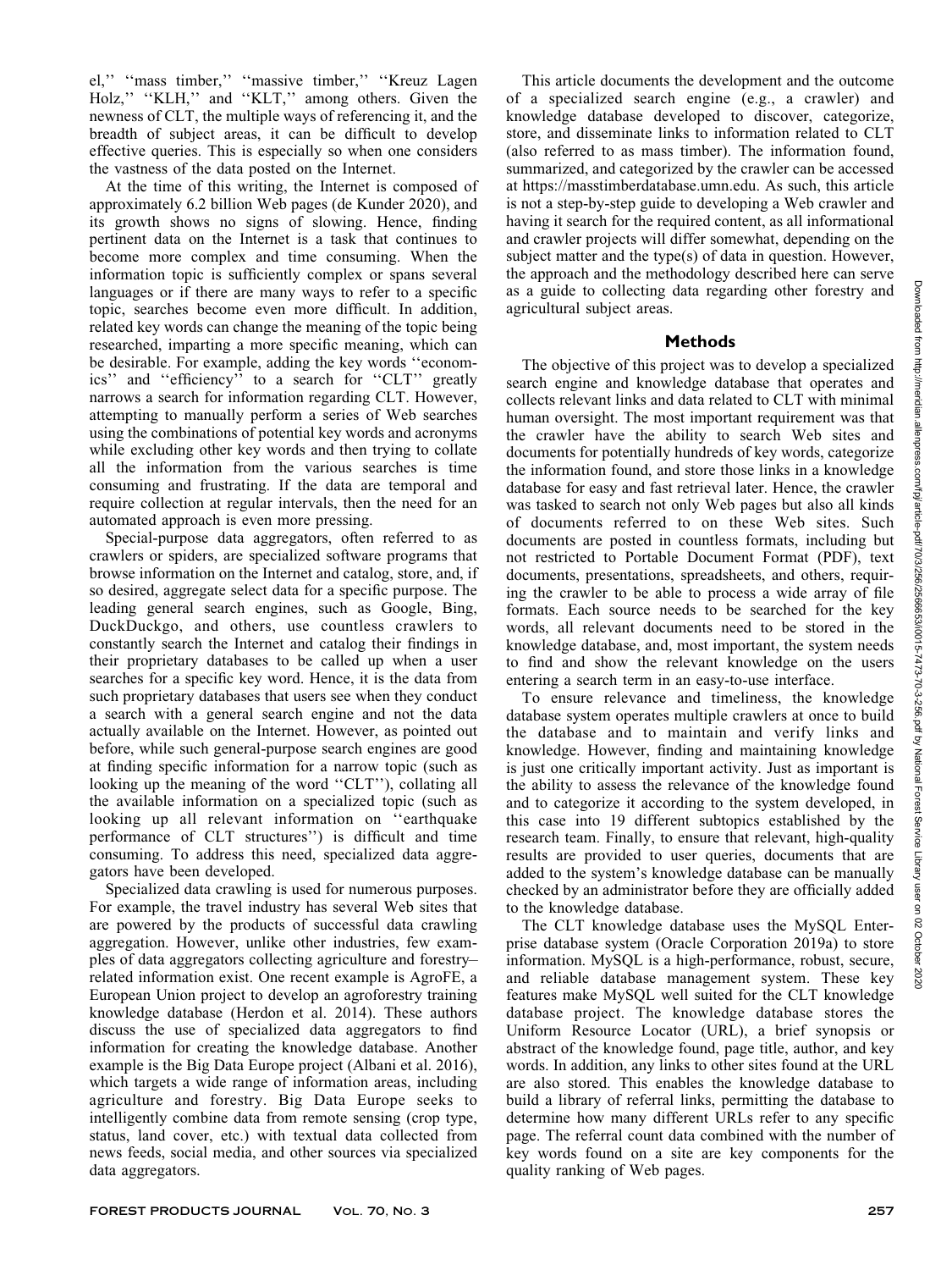The CLT knowledge database system was developed using the Java programming language (Oracle Corporation 2019b) in combination with several programming libraries (e.g., modular blocks of code written to do specific tasks). These libraries provided features vital to the project, and their incorporation greatly reduced development time. The software libraries that were most important to the successful development of the crawler system were the following:

- 1. jsoup: A Java library for working with real-world HTML that provides an application programming interface (API) for extracting and manipulating data (Hedley 2019).
- 2. Apache Tika: The Apache Tika (Apache Software Foundation 2019) tool kit, which detects and extracts metadata and text from more than 1,000 different file types.
- 3. Aylien: Information retrieval, machine learning, and natural language APIs for text analysis and extraction. Aylien is used to generate summaries to enable easy information abstraction and category assessments (Aylien Ltd 2019).
- 4. GROBID: A machine learning software system for extracting bibliographical information (title, author, abstract, citation, year, etc.) from scholarly documents (GROBID 2019).
- 5. weka: A collection of machine learning algorithms for data analytics (classification) and predictive modeling (Eibe et al. 2016).

The selection of key words that the crawler searches for was critically important, as the set of key words directly impacts the information resources that the crawler finds. In the CLT knowledge database project, the crawlers search for 267 key words related to CLT. These key words have been assembled by the research team and 21 outside experts (members of the intended audience for the knowledge database, such as architects, structural engineers, developers, wood scientists, government officials, educators, and researchers) based on their professional expertise. The key words were then adapted on the basis of the feedback from the system over time. Currently, the core of the key words is made up of 27 different key words commonly used for CLT products, including ''cross-laminated timber,'' ''crosslaminated panel,'' ''mass timber,'' ''massive timber,'' ''Kreuz Lagen Holz,'' ''KLH,'' and ''KLT,'' among others. The remaining key words were divided into subject areas and tree species.

The key word ''CLT'' itself is problematic. For example, CLT is the abbreviation used by the Federal Aviation Administration (2020) for Charlotte-Douglas International Airport as well as the abbreviation for the central limit theorem. To avoid including Web sites devoted to these and other off-topic Web pages, we used a list of exclusionary key words. Other exclusionary key words, such as ''medication'' and ''pharmacy,'' target off-topic sites. In addition, to avoid crawling some sites entirely, a set of excluded URLs is maintained. The key word and site exclusions allow the crawlers to stay on topic and avoid wasting resources on sites and Web pages that will yield no pertinent data.

Figure 1 shows the flow of decisions performed to analyze the content at a given URL. The process begins with a crawler retrieving a URL that needs to be processed from the MySQL database. If the URL directly points to a document, such as a PDF, the document is downloaded using the Java URL Connection class and converted to a text document using the Apache Tika Java class library. Otherwise, the link contents are downloaded, and text content is extracted using the *jSoup* class library.

The text document from the URL (either the Web site content or the content of the file downloaded) is first searched for exclusionary key words that could indicate that the link is off topic. If off-topic key words are found, the link is marked as such in the MySQL database, and processing of the URL is halted. Otherwise, the text is searched for CLT-specific key words. To improve selectivity, we required that multiple occurrences of product name key words (such as "CLT," "cross-laminated," "KLH," etc.) as well as a subject area key word (such as ''seismic,'' "fire," "market," "safety," etc.) be found before a Web page is further processed. These requirements allow the crawler to focus tightly on the information resources that visitors to the CLT knowledge database will find most valuable.

If the text from the URL meets the key word requirements, then it is processed using two weka-based classifiers (Eibe et al. 2016). The first classifier determines if the text is relevant to the overall CLT subject area and returns a Boolean value, true or false. The second weka classifier determines the subject category of the text and returns one value from the possible set, including ''fire,'' "seismic," "raw materials," "moisture," "markets," ''vibration,'' ''connectors,'' and others. When the text is from a downloaded file (any form of PDF, Microsoft Word, OpenOffice, etc.), the text is processed using GROBID (GROBID 2019) to extract the title, abstract, key word list, and authors. All files are deleted immediately after processing. If the text was extracted directly from a Web page (i.e., from HTML), then GROBID will normally not be able to find standard bibliographical items. In these cases, the Aylien programming library and server (Aylien Ltd 2019) is used to create a brief abstract or summary of the Web page.

Once processing is complete, the URL's data are updated in the MySQL database. References to the key words found are also stored, as are links to other Web pages that were discovered at that URL. The URL is then queued in the administrator console for approval and edited by a human operator if necessary. Once the administrator approves the URL, it will appear in users' search results on the CLT knowledge page at https://masstimberdatabase.umn.edu.

#### Results

The crawlers began their search in February 2018 with a list of 400 ''seed'' links to use as starting points. These seed links were obtained using current general-purpose search engines. A search was conducted for eight subject category key words (''adhesive,'' ''design,'' ''economic,'' ''environment," "fire," "moisture," "raw material," and "seismic'') combined with a CLT product key word string (''CLT cross-laminated mass timber KLH panel''). For each search, the first 50 links returned by the search engine were used to seed the crawler. At the time of this publication, the crawlers have explored more than 7 million links and indexed another 20 million to explore. However, these lists are summarized and manually examined quarterly to make sure that the crawlers are staying on topic, and excluded URLs and key words are added to the database.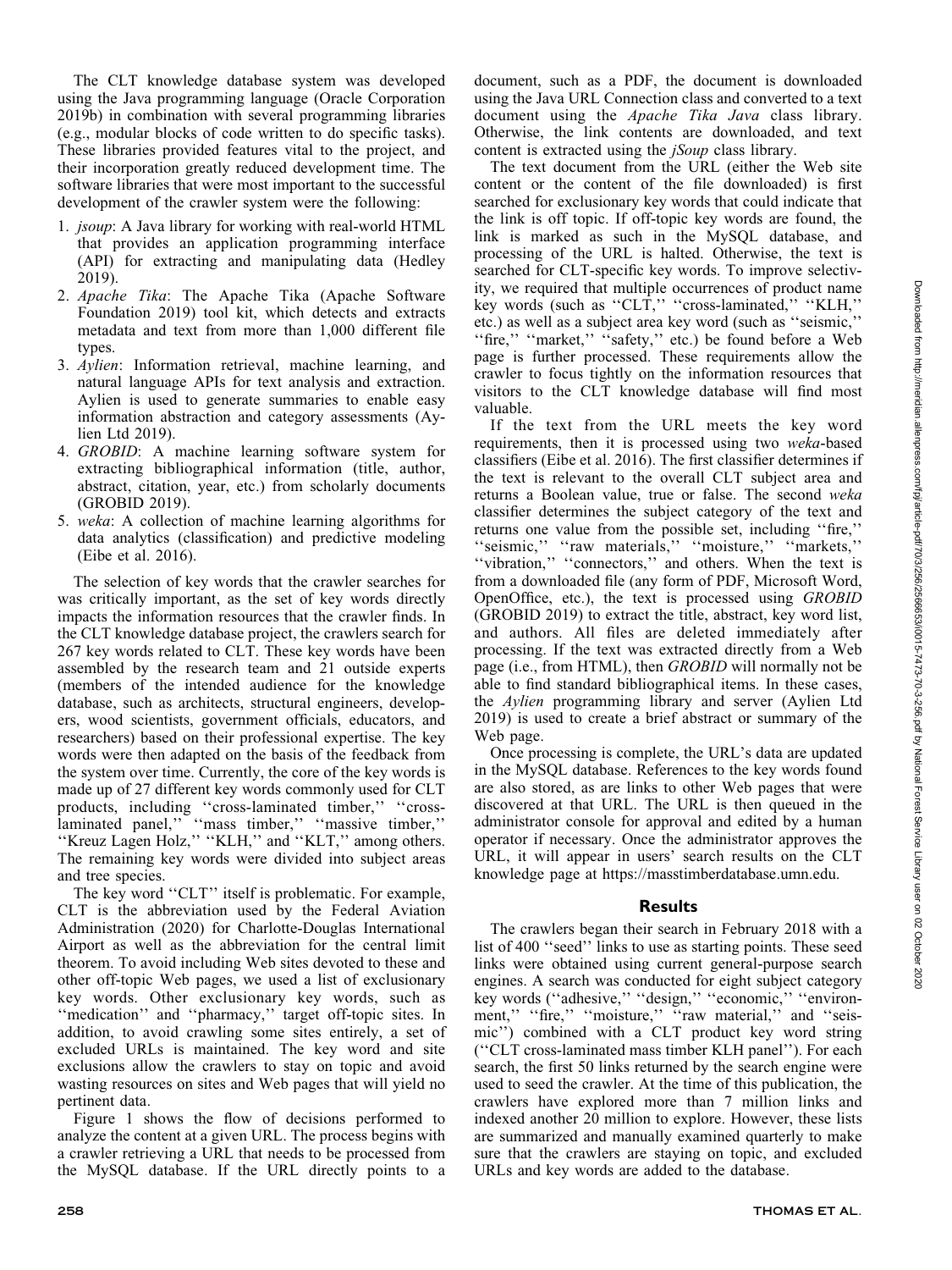

Figure 1.—Flowchart showing Uniform Resource Locator (URL) processing steps.  $DB =$  database; CLT = cross-laminated timber.

On average, a single crawler process can fully explore approximately 10,000 links a day. Given that three crawler processes are normally running, the system explores about 30,000 links a day. In the first 60 days, the crawlers discovered 1,264 links that contained relevant information that is currently included in the knowledge database. After these first 60 days, the average number of relevant publications found has been around three per day. However, the crawler may discover new repositories (sites with numerous sources about CLT), as it did once, thus indexing 57 new publications in 1 day.

Table 1 lists the number of publications found in the subject areas created for the CLT knowledge database. The most common publications are general information articles. Fire performance is the second most common and is closely followed by publications about CLT case studies. While publications regarding the economics of CLT seem to be the least numerous, one should consider that economics is often a key component of case studies. Thus, the ''economics'' category consists of papers that concentrate only on the economic aspects of CLT, such as building costs, energy

consumption, or economy of design, and are not based on a single case study.

Table 2 shows the counts of the different types of publications currently contained in the CLT knowledge database. Journal article pages are the most numerous publication type indexed in the system. In addition, there is a total of 762 technical reports, conference papers, research theses, and dissertations in the knowledge database. This is a strong indicator of the types of quality publications that the knowledge database has been able to locate, process, and classify for its user base.

The top 25 most commonly encountered key words found in CLT-relevant publications and their frequency are shown in Table 3. Notice that CLT is represented by the key word set of "CLT," "cross laminated timber," and "crosslaminated timber,'' thus illustrating the potential need to search for multiple spellings of the main key word (e.g., "CLT") to find relevant publications using a generalpurpose search engine. The next most common key words— 'construction," "design," and "structural"—are related to construction aspects of CLT. These key words identify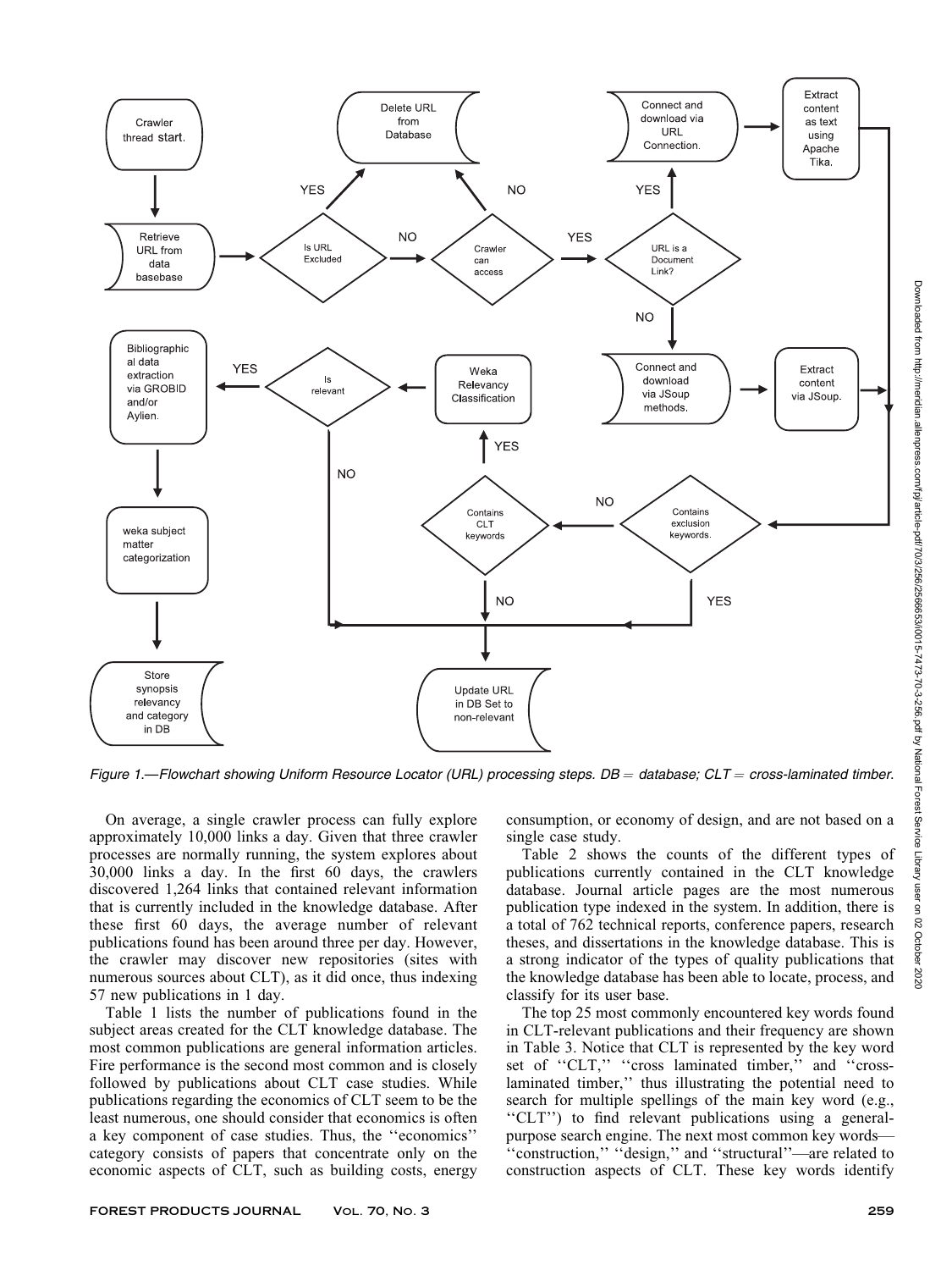Table 1.—Counts of resources discovered by subject category.

| Category                          | No. $(\% )$    |
|-----------------------------------|----------------|
| General information               | 297 (10.65)    |
| Fire performance                  | 265 (9.50)     |
| Case study/project                | 249 (8.92)     |
| Mechanical performance            | 234 (8.39)     |
| Market                            | 230 (8.24)     |
| Seismic performance               | 223 (7.99)     |
| Connectors                        | 184 (6.59)     |
| Commercial/company information    | 139 (4.98)     |
| Design/architectural aspects      | 119 (4.27)     |
| Tall buildings                    | 108 (3.87)     |
| Environmental performance         | 107(3.84)      |
| Raw materials                     | 108 (3.87)     |
| Standards/building code           | 96 (3.44)      |
| Vibration/acoustic performance    | 94 (3.37)      |
| Moisture/durability               | 87 (3.12)      |
| Alternative/hybrid configurations | 75 (2.69)      |
| Bonding/adhesives                 | 27 (0.97)      |
| Economics/costs                   | 26(0.93)       |
| Other                             | 122 (4.37)     |
| Total                             | 2,790 (100.00) |

papers in several of the categories listed in Table 1. Overall, occurrences of the remaining key words are somewhat evenly distributed (Table 3).

# **Conclusions**

There are few published examples of crawler and data aggregation–based knowledge database systems being developed for the collection of agricultural-, forestry-, or wood products–related knowledge, especially knowledge for scientific use. However, the ability to collect and classify thousands of documents focused on a narrow subject area greatly simplifies literature searches. There are several distinct benefits to the use of specialized crawler and data aggregation–based knowledge database systems, among them the following:

- Searches for literature are based on deep Internet searches involving hundreds of key words.
- Web documents are classified by subject area and publication type.
- Awareness of the subject area is enhanced.

However, a key benefit to using the CLT knowledge database system is that the data search can be limited to a

Table 2.—Counts of resources discovered by type.

| Resource type              | No. $(\% )$    |  |  |  |  |
|----------------------------|----------------|--|--|--|--|
| Journal article            | 739 (26.49)    |  |  |  |  |
| Web page                   | 681 (24.41)    |  |  |  |  |
| Report                     | 338 (12.11)    |  |  |  |  |
| Conference paper           | 299 (10.72)    |  |  |  |  |
| Magazine/newspaper article | 249 (8.92)     |  |  |  |  |
| Presentation               | 129 (4.62)     |  |  |  |  |
| Thesis/dissertation        | 125 (4.48)     |  |  |  |  |
| Brochure/product sheet     | 57(2.04)       |  |  |  |  |
| Book/book section          | 42 $(1.51)$    |  |  |  |  |
| Standard                   | 11(0.39)       |  |  |  |  |
| Others                     | 120(4.30)      |  |  |  |  |
| Total                      | 2,790 (100.00) |  |  |  |  |

|  |  | Table 3.—Top 25 most common key words found on cross-      |  |  |  |
|--|--|------------------------------------------------------------|--|--|--|
|  |  | laminated timber (CLT)-relevant Uniform Resource Locators. |  |  |  |

| Key word               | No. $(\% )$   |
|------------------------|---------------|
| <b>CLT</b>             | 2,334 (83.66) |
| Construction           | 2,031 (72.80) |
| Design                 | 2,010 (72.04) |
| Structural             | 1,748 (62.65) |
| Load                   | 1,663 (59.61) |
| <b>Buildings</b>       | 1,660 (59.50) |
| Research               | 1,549 (55.52) |
| Cross-laminated timber | 1,479 (53.01) |
| Fire                   | 1,378 (49.39) |
| Architect              | 1,268 (45.45) |
| Strength               | 1,148 (41.15) |
| Projects               | 1,127 (40.39) |
| Properties             | 1,108 (39.71) |
| Innovation             | 1,096 (39.28) |
| Glue                   | 1,094 (39.21) |
| Cross laminated timber | 1,062 (38.06) |
| Cost                   | 1,049 (37.60) |
| Shear                  | 981 (35.16)   |
| Connection             | 968 (34.70)   |
| Seismic                | 948 (33.98)   |
| Span                   | 800 (28.67)   |
| Thickness              | 792 (28.39)   |
| Suit                   | 781 (27.99)   |
| Sustainability         | 755 (27.06)   |
| Mass timber            | 738 (26.45)   |

single category, multiple categories, or all categories. This allows users to quickly find specific information that intersects specific categories. For example, suppose a user was interested in the engineering aspects of CLT as they related to economics and case studies. One could easily construct a query for this by selecting the ''economics'' and "case study" categories and then key word searching for ''engineering.'' The CLT knowledge database system determines the data that intersect the specified key word and specified categories and presents the results to the user. By default, the knowledge database searches a set of papers that can match one of 27 different ways of referring to CLT while excluding off-topic data.

The crawler and data aggregation–based knowledge database system presented in this article focused on providing an easy-to-use resource relating knowledge regarding all aspects of CLT. For CLT to become a mainstream structural system, several barriers must be overcome, including low awareness by design/building professionals and the difficulty of building code compliance. Efforts by numerous individuals and organizations are aimed at generating design/testing data to accelerate CLT adoption by the construction industry. The crawler and data aggregation–based knowledge database system fosters awareness of the potential of CLT, leading to the growth of CLT use by disseminating knowledge and facilitating collaboration among stakeholders, while reducing the risk of duplication of efforts. By improving the availability of information related to CLT, we believe that manufactures and their suppliers, researchers, design professionals, code officials, government agencies, and other stakeholders can directly benefit from the tool presented here, thereby supporting the increased use of CLT as a timely construction material.